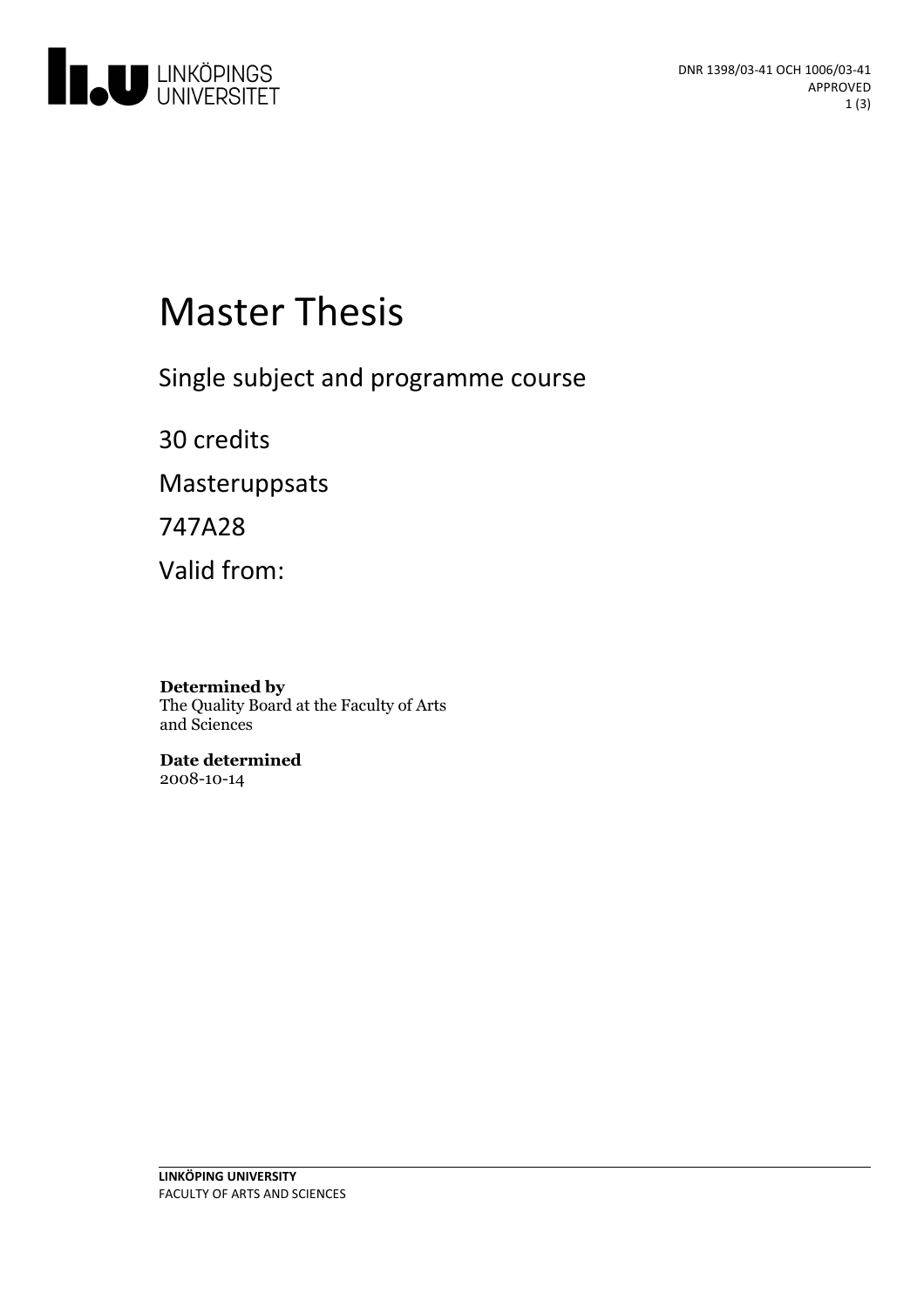## Main field of study

Commercial Law

Course level

Second cycle

#### Advancement level

A1X

#### Course offered for

- Master´s Programme in Commercial and Business Law with focus on Europé
- Master Programme in Commercial and Business Law

#### Entry requirements

Apart from the general entry requirements, the entry requirements that apply for admission to the Commercial and Business Law Programme or the Commercial and Business Law Programme with Focus on Europe must be satisfied. In addition, the student should have completed Theories and Methods of Law, 12 HE credits and Bachelor Thesis, 15 HE credits (or the equivalent).

#### Intended learning outcomes

On completion of the course, the student should be able to

- demonstrate competence in theory of knowledge, - account for starting points related to present-day philosophy of law in legal scholarly work,<br>- use advanced knowledge of theoretically and practically important issues in the

field of commercial and business law,<br>- discuss issues of commercial and business law in speech and in writing,<br>- independently formulate, discuss, develop and analyse theoretically and<br>practically important issues in the

- carry problematising arguments based on theory of knowledge and philosophy of

law, - carry out qualified independent work and critically review others' scholarly work

in the field, - reflect on valuation issues of <sup>a</sup> chosen legal field, - formulate clear positions based on these values.